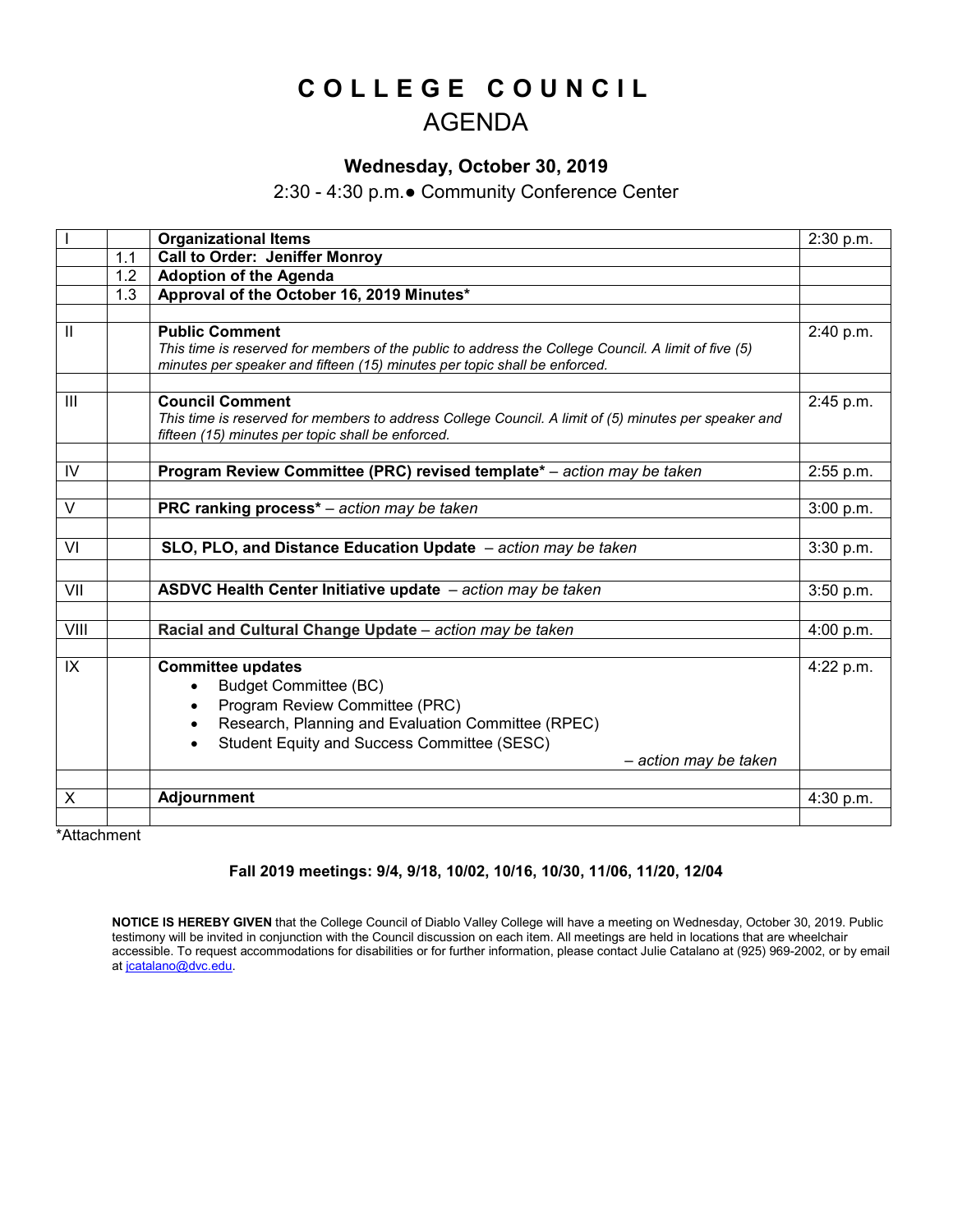### **Instructional Equipment/One-Time Supplies/On-going Operating:**

Please refer to the tab in the attached spreadsheet labeled **Equipment (E1)**. The majority of items in the A and B rankings are being funded. The following highlighted in blue will be funded through college Instructional Equipment funding supplemented by budgetary rollover funding. (Green highlighted items can possibly be covered by categorical monies. See notes on spreadsheet.)

| Band           | Rank           | Unit [code]                                                   | Request                                                       | Cost Per                                                  | Number                       | <b>Total Cost</b>     | SWF/Perkins Fundable                                                         | <b>Budget Committee</b><br>Recommended<br><b>Amounts and Notes</b> |
|----------------|----------------|---------------------------------------------------------------|---------------------------------------------------------------|-----------------------------------------------------------|------------------------------|-----------------------|------------------------------------------------------------------------------|--------------------------------------------------------------------|
| $\mathbf{A}$   | A <sub>1</sub> | Drama [D3031]                                                 | Clear com headsets-wireless                                   | \$2,209-\$4,990 for<br>headsets \$510 for<br>base station | 4 headsets 1<br>base station | $$9,346-$<br>\$20,470 |                                                                              | \$10,000                                                           |
| A              | A <sub>2</sub> | <b>Biological Science</b><br>and Oceanography<br>[ $D3530B$ ] | Spectrophotometers for Biosc 102,<br>130, 140 and 171 courses | \$800                                                     | 4                            | \$3,200               |                                                                              | \$3,200                                                            |
| A              | A <sub>3</sub> | Horticulture<br>[D3530H]                                      | Cooling pads for Greenhouses                                  | \$1,000                                                   | 1 set                        | \$1,000               | SWF ongoing<br>conversations one budget<br>for HORT                          | $\overline{\mathbf{0}}$                                            |
| A              | A4             | Math and Science<br>$[S4740]$                                 | Models for bio 139                                            | 26000                                                     | -1                           |                       |                                                                              | \$26,000                                                           |
| A              | A <sub>5</sub> | <b>Biological Science</b><br>and Oceanography<br>[ $D3530B$ ] | Human Anatomy Models                                          | \$500-\$6400/ea                                           | 20                           | \$28,700              |                                                                              | \$28,700                                                           |
| $\mathsf{A}$   | A6             | Horticulture<br>[D3530H]                                      | Autoclave                                                     | \$3,000                                                   |                              | \$3,000               | SWF ongoing<br>conversations one budget<br>for HORT                          | $\overline{\mathbf{0}}$                                            |
| $\mathbf{A}$   | A7             | Math and Science<br>$[S4740]$                                 | Equipment for bio 140                                         | 4000                                                      |                              | 5000                  |                                                                              | \$5,000                                                            |
| $\mathbf{A}$   | A8             | Math and Science<br>$[$ 4740]                                 | Models and new microscopes for<br>majors and non majors bio   | 1000                                                      | $\overline{20}$              | 20,000                |                                                                              | \$20,000                                                           |
| $\mathbf{B}$   | B1             | Math and Science<br>$[S4740]$                                 | Deionized water filtration system                             | 2036.83                                                   |                              | 2036.83               |                                                                              | $\$0$                                                              |
| $\mathbf{B}$   | B2             | Art and Art History<br>$[D3010]$                              | New and Replacement Instructional<br><b>Equipment Package</b> | various                                                   | $\overline{4}$               | \$7,500               |                                                                              | \$7,500                                                            |
| $\overline{B}$ | B <sub>3</sub> | Horticulture<br>[D3530H]                                      | <b>Laminar Flow Hood</b>                                      | \$1,850                                                   |                              | \$1,850               | Not submitted through<br>SWF process, not funded<br>through it at this time. | $\sqrt[6]{80}$                                                     |
| $\mathbf{B}$   | B <sub>4</sub> | Kinesiology [D3900]                                           | <b>Stadium Scoreboard</b>                                     | \$150,000                                                 |                              | \$150,000             |                                                                              | \$0                                                                |
| $\mathbf{B}$   | B <sub>5</sub> | Kinesiology [D3900]                                           | Basketball/ Volleyball scoreboard                             | \$75,000                                                  | 1                            | \$75,000              |                                                                              | \$75,000                                                           |
| <sub>B</sub>   | <b>B6</b>      | Kinesiology [D3900]                                           | Swimming/Water Polo scoreboard                                | \$100,000                                                 |                              | \$100,000             |                                                                              | \$0                                                                |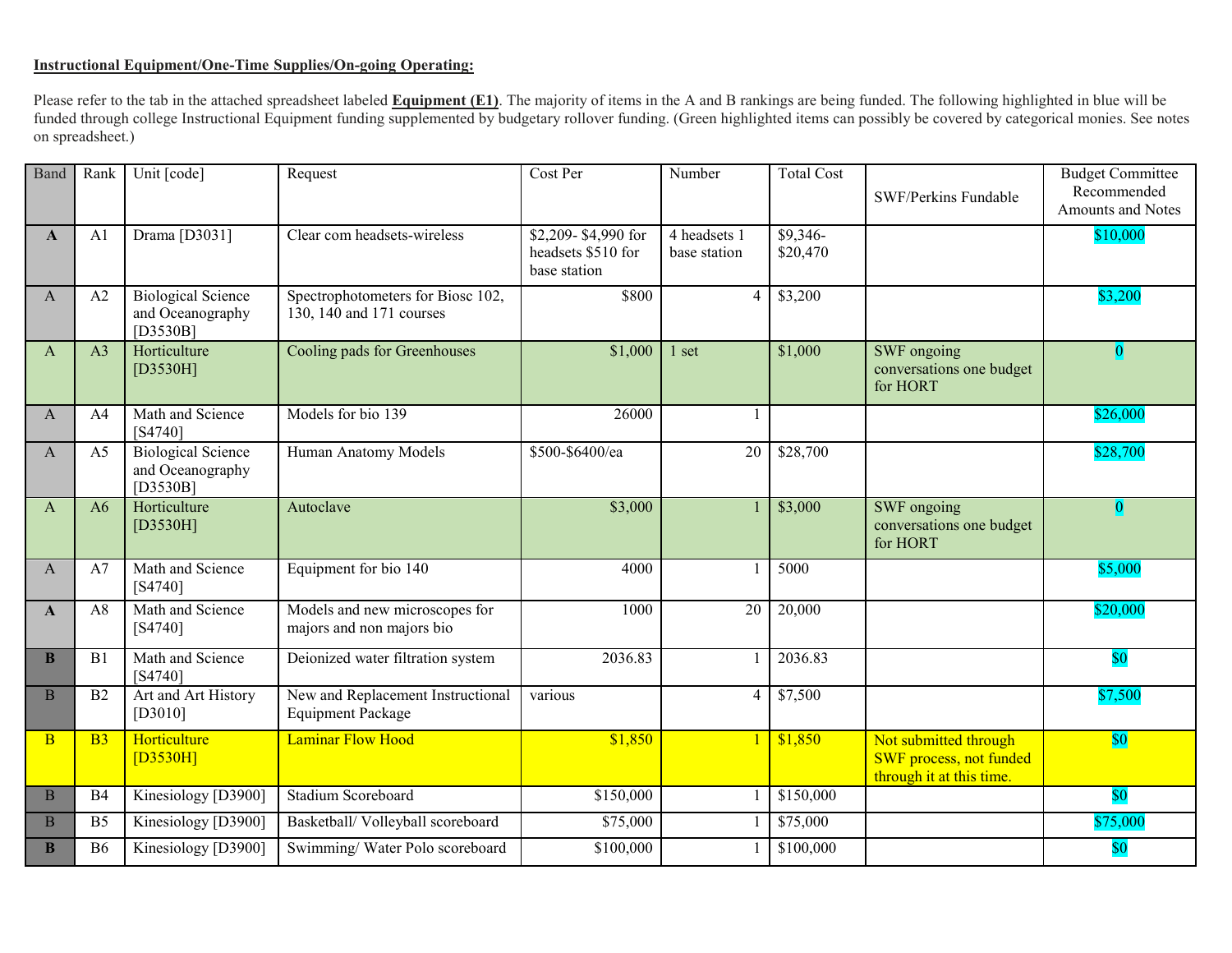Please refer to the tab in the attached spreadsheet labeled **One Time Supplies (E8)**. The following highlighted in blue will be funded through college Instructional Equipment funding supplemented by budgetary rollover funding. (Green and yellow highlighted items can possibly be covered by categorical monies. See notes on spreadsheet.)

|                         | <b>Band Rank</b> | Unit [code]                                                  | Request                                                                                                                                             | Cost Per Number |                 | <b>Total Cost</b> | <b>Cost Per Year</b> |
|-------------------------|------------------|--------------------------------------------------------------|-----------------------------------------------------------------------------------------------------------------------------------------------------|-----------------|-----------------|-------------------|----------------------|
| A                       | A01              | Geology [D4130L]                                             | New pull-down projector screen                                                                                                                      | \$800           |                 | \$800             | \$800                |
| A                       | A02              | Economics [D4515E]                                           | Huge Whiteboard                                                                                                                                     |                 |                 | \$800-!1,000      | 1,000                |
| A                       | A <sub>03</sub>  | Math and Science [S4740]                                     | Microscope slides                                                                                                                                   | 3000            | $\mathbf{1}$    | 4000              | \$4,000              |
| A                       | A04              | Health Science and<br><b>Addiction Studies</b><br>$[D3535A]$ | CPR supplies                                                                                                                                        | $\overline{15}$ | 1500            | \$1,500           |                      |
| A                       | A05              | Astronomy [D4130A]                                           | One class set of Celestial Spheres                                                                                                                  | \$200           | $\overline{20}$ | \$4,000           | \$4,000              |
| Ā                       | A06              | MESA [D1100M]                                                | <b>Marketing materials</b>                                                                                                                          |                 |                 | \$2,000.00        | $ 10\rangle$         |
| A                       | A07              | Physics and Physical<br>Science [D4130P]                     | 3 8'x4' porcelain magnetic dry erase boards,<br>one in each room: PS-113, PS-117 and PS-<br>121. These rooms currently have no dry<br>erase boards. | \$650           | $\mathfrak{Z}$  | \$1,950           | \$1,950              |
| B                       | <b>B01</b>       | Library Services<br>[D1080S]                                 | 10 white boards                                                                                                                                     | \$245 / \$167   | 10              | \$2,100           | \$2,100              |
| B                       | <b>B02</b>       | Horticulture [D3530H]                                        | ALC Abrasive blaster                                                                                                                                | \$531.98        | $\mathbf{1}$    | \$531.98          | \$0                  |
| $\overline{\mathbf{B}}$ | B <sub>03</sub>  | Horticulture [D3530H]                                        | Corn Cob Blast Media                                                                                                                                | \$200           | $\mathbf{1}$    | \$200             | \$0                  |
| B                       | <b>B04</b>       | Engl/SocSCI Division<br>Office [D3700]                       | First Aid CPR AED                                                                                                                                   |                 |                 |                   |                      |
| B                       | <b>B05</b>       | Anthropology [D4515A]                                        | Comparative Anatomical (skeletal)<br><b>Teaching Casts</b>                                                                                          | varies          | $7\phantom{.0}$ | 15,355            | \$15,355             |
| B                       | <b>B06</b>       | Astronomy [D4130A]                                           | whiteboards for SC 701                                                                                                                              | \$1,000         | 1               | \$1,000           | \$1,000              |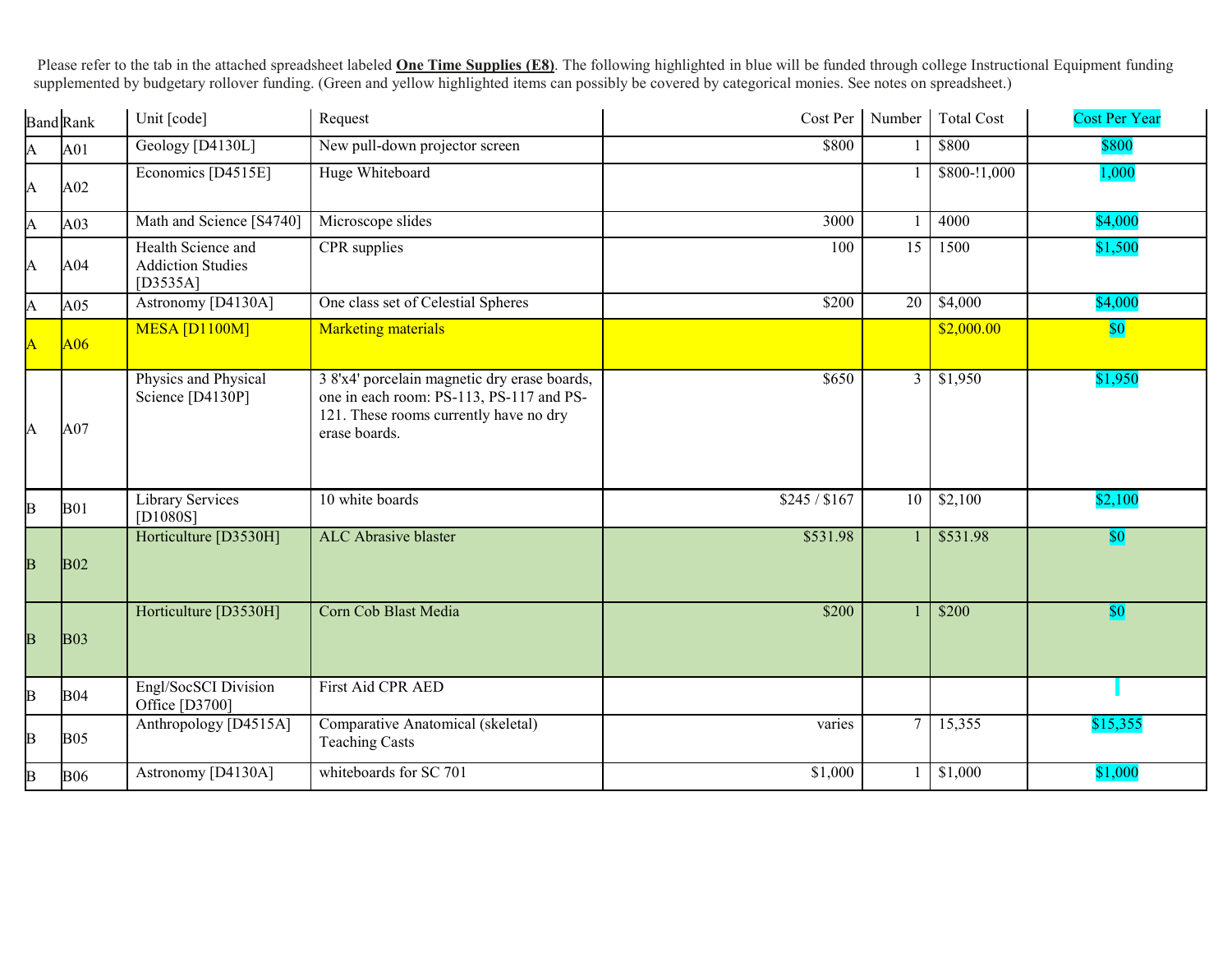Please refer to the tab in the attached spreadsheet labeled **Ongoing Operating (E9)**. The following highlighted in blue will be provided one-time funding through college Instructional Equipment funding supplemented by budgetary rollover funding. At this time, due to the uncertainty of the new Student Centered Funding Formula (SCFF) and the potential loss of over \$8 million in ongoing monies, we will need to minimize our ongoing budgetary increases. (Yellow highlighted items can possibly be covered by categorical monies. See notes on spreadsheet.)

| Ba                        | Rank       | Unit [code]                   | Request                                          | <b>Total Cost</b>          | <b>Cost Per</b> |              |                           | <b>Budget</b> |
|---------------------------|------------|-------------------------------|--------------------------------------------------|----------------------------|-----------------|--------------|---------------------------|---------------|
| nd                        |            |                               |                                                  |                            | Year            | SWF/Pe       |                           | Committee     |
|                           |            |                               |                                                  |                            |                 | rkins        |                           | Recommended   |
|                           |            |                               |                                                  |                            |                 | Fundabl      | <b>Bruce Clemetsen</b>    | amounts and   |
|                           |            |                               |                                                  |                            |                 | $\mathbf{e}$ | comments                  | <b>Notes</b>  |
| $\mathbf{A}$              | A01        | <b>EOPS/CARE [D4009]</b>      | Supplies budget augmentation to support          |                            | $$7,000-$       |              |                           | \$0           |
|                           |            |                               | Summer Institute co-curricular and counseling    |                            | 8,000           |              |                           |               |
|                           |            |                               | activities                                       |                            |                 |              |                           |               |
|                           | A02        | Library Services              | Additional money to cover cost of database       |                            | 5,000           |              |                           | \$5000        |
|                           |            | [D1080S]                      | subscription inflation (5% each year)            |                            |                 |              |                           |               |
| $\mathbf{A}$              |            |                               |                                                  |                            |                 |              |                           |               |
|                           | A03        | <b>Biological Science and</b> | An additional \$5000 to purchase additional      |                            | \$5,000.00      |              |                           | \$7,000       |
| $\boldsymbol{\mathsf{A}}$ |            | Oceanography [D3530B]         | and/or more modern lab supplies.                 |                            |                 |              |                           |               |
|                           | A04        | <b>Biological Science and</b> | <b>Increase LHS Tutoring Budget by \$4000.00</b> |                            | \$4,000.00      |              | ? Review of all tutoring  | \$0           |
| $\mathbf{A}$              |            | Oceanography [D3530B]         | per year.                                        |                            |                 |              | requests                  |               |
|                           | A05        | EOPS/CARE [D4009]             | <b>Tutoring</b>                                  | $$13,028.80$ (see          | $$13,000-$      |              |                           | $\sqrt{60}$   |
|                           |            |                               |                                                  | below for                  | 14,000          |              | possible plan funded -    |               |
| $\mathbf{A}$              |            |                               |                                                  | breakdown)                 |                 | Maybe        | need more info            |               |
|                           | A06        | Chemistry [D4110]             | Funding Consumables of Intermediate Price        |                            | \$11,500        |              |                           |               |
| $\mathbf{A}$              |            |                               |                                                  |                            |                 |              |                           |               |
| $\mathbf{A}$              | A07        | Drama [D3031]                 | \$5,500 increase in operational budget           |                            | \$5,500         |              |                           | \$5500        |
| $\mathbf{A}$              | A08        | Chemistry [D4110]             | Student Worker Budget                            |                            | \$63,469        |              |                           | \$5,400       |
|                           | A09        | <b>Umoja Learning</b>         | Add embedded tutors or Supplemental              | \$6708                     | 6708            |              |                           |               |
|                           |            | <b>Community [D1100U]</b>     | Instruction (SI) leaders to Umoja English and    | $(2236/\text{semester/c})$ |                 |              |                           |               |
|                           |            |                               | Math courses.                                    | lass for 3                 |                 |              |                           |               |
|                           |            |                               |                                                  | additional                 |                 |              |                           |               |
| $\mathbf{A}$              |            |                               |                                                  | classes)                   |                 | Maybe        | Needs more information    |               |
|                           | A10        | <b>Communication Studies</b>  | <b>Tutoring Program</b>                          |                            | 3,000           |              | ? Review all the tutoring | \$0           |
| $\mathbf{A}$              |            | $[D3033]$                     |                                                  |                            |                 |              | requests                  |               |
| $\overline{\mathbf{A}}$   | A11        | MESA [D1100M]                 | Support is needed for the expanding SI           | varies                     |                 |              |                           | \$5,000       |
|                           |            |                               | program                                          |                            |                 | Maybe        | Needs more information    |               |
| $\bf{B}$                  | <b>B01</b> | <b>Umoja Learning</b>         | Increase culturally-relevant opportunities for   | Campus events:             | <b>TBD</b>      |              |                           | \$5,000       |
|                           |            | <b>Community [D1100U]</b>     | students                                         | \$2500/semester;           |                 |              |                           |               |
|                           |            |                               |                                                  | <b>Conferences:</b>        |                 |              |                           |               |
|                           |            |                               |                                                  | \$5000; Field              |                 |              |                           |               |
|                           |            |                               |                                                  | <b>Trips: \$2500</b>       |                 |              |                           |               |
|                           |            |                               |                                                  |                            |                 | Maybe        | Needs more information    |               |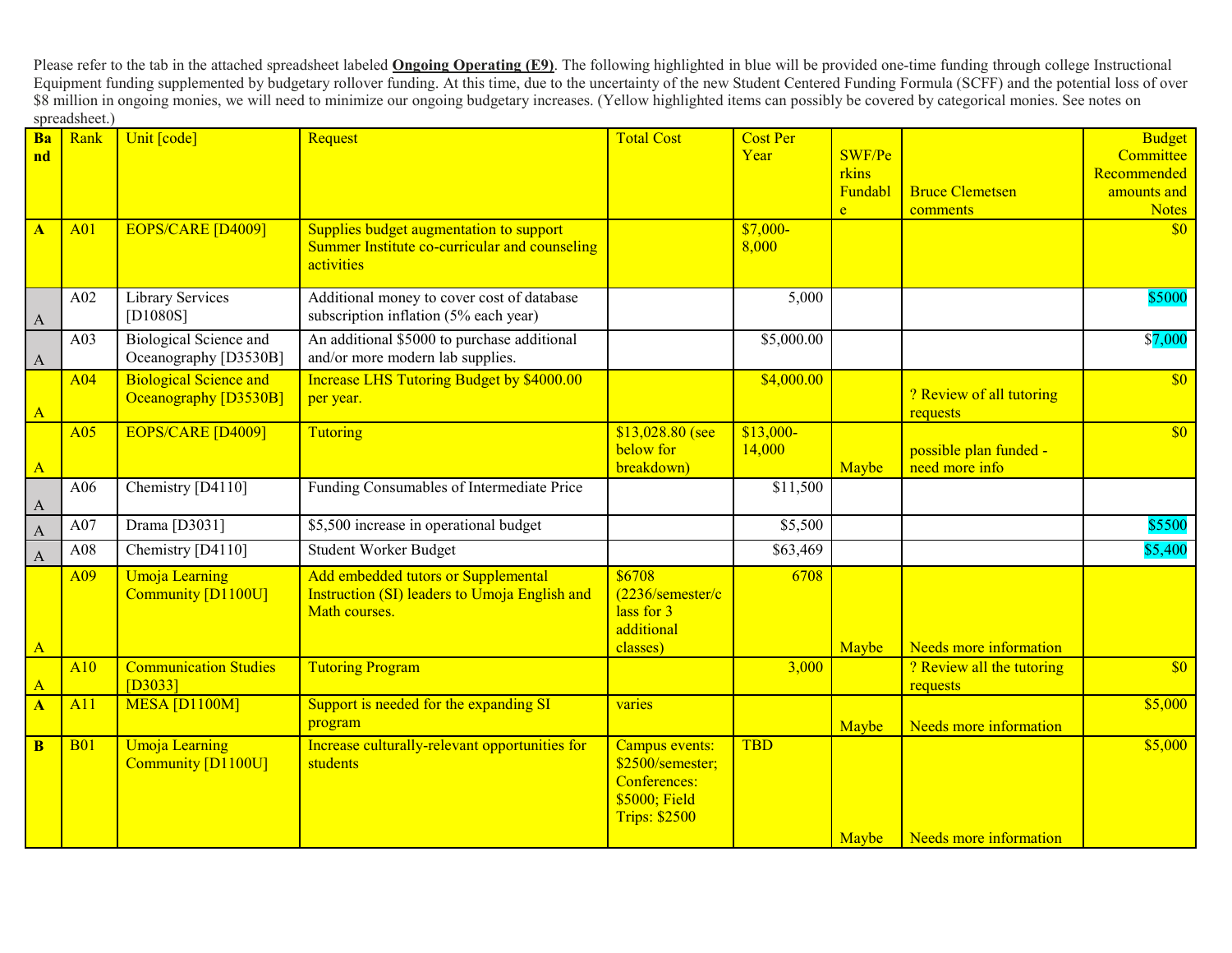|                | <b>B02</b> | <b>Umoja Learning</b><br>Community [D1100U] | <b>Expand college tours</b>                                                                                                                                                                                                                                     | \$25000/year | <b>TBD</b>   |                                         |                        |         |
|----------------|------------|---------------------------------------------|-----------------------------------------------------------------------------------------------------------------------------------------------------------------------------------------------------------------------------------------------------------------|--------------|--------------|-----------------------------------------|------------------------|---------|
|                |            |                                             |                                                                                                                                                                                                                                                                 |              |              |                                         |                        |         |
|                |            |                                             |                                                                                                                                                                                                                                                                 |              |              |                                         |                        |         |
| $\overline{B}$ |            |                                             |                                                                                                                                                                                                                                                                 |              |              | Maybe                                   | Needs more information |         |
| $\vert$ B      | <b>B03</b> | <b>Communication Studies</b><br>$[D3033]$   | Speech & Debate Team National TOurnament                                                                                                                                                                                                                        |              | 7,000        |                                         |                        | \$7000  |
| $\overline{B}$ | <b>B04</b> | <b>Transfer Services</b><br>[D4014]         | <b>Annual Contract renewal for UC Davis</b><br><b>Transfer Opportunity Program (TOP)</b><br>program, including pre-transfer advising for<br>students at both DVC campuses, workshops<br>and trainings by UC Davis rep, and Discover<br>UC Davis event/bus tour. | \$7,000      | \$7,000      | Yes                                     |                        |         |
| $\overline{B}$ | <b>B05</b> | <b>Transfer Services</b><br>[D4014]         | Transfer Day in Fall & Transfer Fair in Spring<br>@ Pleasant Hill campus - rental costs for<br>facilities/tables/chairs/umbrellas, food for<br>reps, marketing, and event decor                                                                                 |              | \$6,875/yr\$ | <b>Needs</b><br>more<br>informa<br>tion |                        |         |
| <sub>B</sub>   | <b>B06</b> | MESA [D1100M]                               | Funds to cover transportation costs for<br>students' visit to 4-year institutions,<br>conferences and field trips.                                                                                                                                              | varies       |              | <b>Needs</b><br>more<br>informa<br>tion |                        | \$4,000 |

NOTE: Two additional requests (see below) were ranked by PRC as part of Band B. These two requests were not included in Susan's Resource Allocation email.

|                                   |         | The Theatre Staging Specialist position is primarily                                                  |
|-----------------------------------|---------|-------------------------------------------------------------------------------------------------------|
|                                   |         | designated and assigned to the Drama Department,                                                      |
| B B07 Drama [D3031]               |         | Theater Staging Specialist-Hourly \$15,000/year however also serves as logistics and facility support |
|                                   |         | for all District and Community events held at the                                                     |
|                                   |         | Performing Arts Center                                                                                |
| B B08 Economics [D4515E] Tutoring | \$5,400 | No                                                                                                    |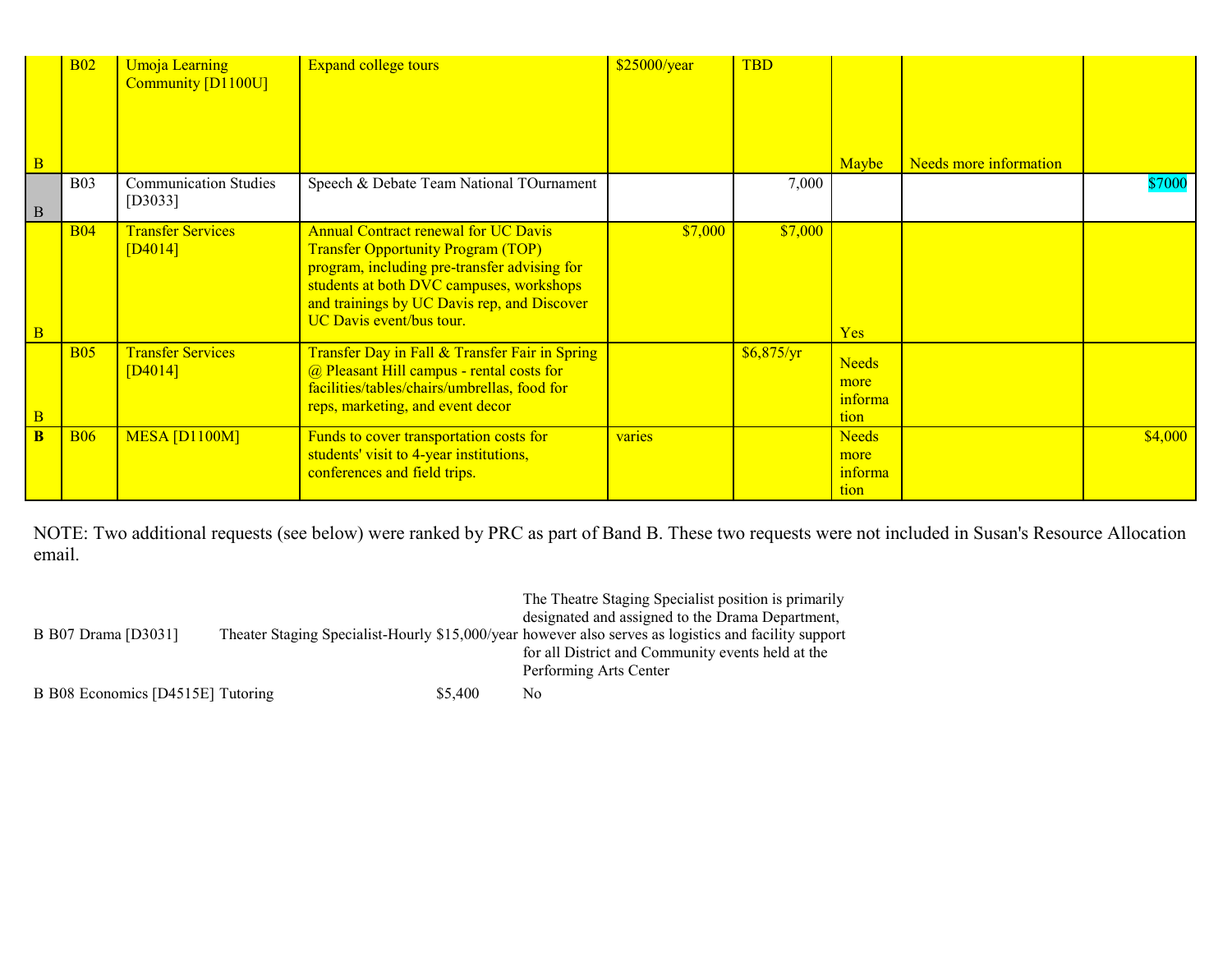Classified Professional positions (D1) have not been prioritized in the past. This year, I asked Cabinet to prioritize the top 20 at the college (see attached) in an effort to be more transparent and inclusive. Due to the uncertainty of the new Student Centered Funding Formula, I am not comfortable committing funds to a significant number of new classified professional positions; however, I recognize that there are several positions that impact the ability of the college to move forward. Therefore, I am approving the first two positions, a college researcher and an instructional design position. The instructional design position which provides support and training for online teaching and learning will move forward immediately. The research position will be on hold for several months while the district clarifies their research role, but I anticipate the position being hired within this academic year.

| Cabinet<br>Ranking | Unit [code]                                                                                                | Request                              | <b>Cost Per Year</b> | <b>Request Shared</b>        | <b>Justifications</b>                                                                                                                                                                      | <b>Financial Considerations</b>                                                                           | <b>PRC</b><br>Ranking |
|--------------------|------------------------------------------------------------------------------------------------------------|--------------------------------------|----------------------|------------------------------|--------------------------------------------------------------------------------------------------------------------------------------------------------------------------------------------|-----------------------------------------------------------------------------------------------------------|-----------------------|
| $\overline{1}$     | Planning,<br>Research, and<br>Accreditation<br>$[D1020]$                                                   | Researcher                           | 108,000              | <b>No</b>                    | Is in SEP 19-22, college wide impact,<br>ongoing issue                                                                                                                                     | SEP, SWF, and general<br>funds. Also have been<br>paying for district<br>researchers which are<br>vacant. | <b>B10</b>            |
| $\overline{2}$     | Library<br><b>Division Office</b><br>[D1080DO]                                                             | Instructional<br>Designer            | 100000               | <b>No</b>                    | Shared by entire College; position<br>serves all faculty by providing support<br>and training for instructional<br>technology and online teaching and<br>learning                          | Cost in Y1 shared by CVC<br>OEI grant                                                                     | A32                   |
| $\overline{3}$     | Vice-President,<br><b>Business and</b><br>Administrative<br><b>Services</b><br>$[D1002V]$ &<br>instruction | Technology<br>Supervisor             | 90,000               | Yes.Technology<br>Department | The size of staff and scope of work in IT<br>calls for intermediate leadership and<br>support.                                                                                             | General fund - new                                                                                        | A18                   |
| $\overline{4}$     | Student<br><b>Services</b>                                                                                 | Care program<br>clerical             |                      |                              |                                                                                                                                                                                            | General fund - new                                                                                        | A1                    |
| 5                  | Student<br><b>Services</b>                                                                                 | Admininstrative<br>assistant III SRC | 70,500               |                              |                                                                                                                                                                                            | Funding is blended with<br>SEP and genearl funds.                                                         | ??                    |
| 6                  | BHS/PSE<br><b>Division Office</b><br>$[D3500]$                                                             | Program<br>Coordinator               | 50000                | Yes, ACE.                    | This position is needed to provide<br>additional administrative support for<br>the dean and leadership for the<br>departments Architecture, Engineering,<br>Electronics, and Construction. | SWF blended with general<br>funds                                                                         | <b>B12</b>            |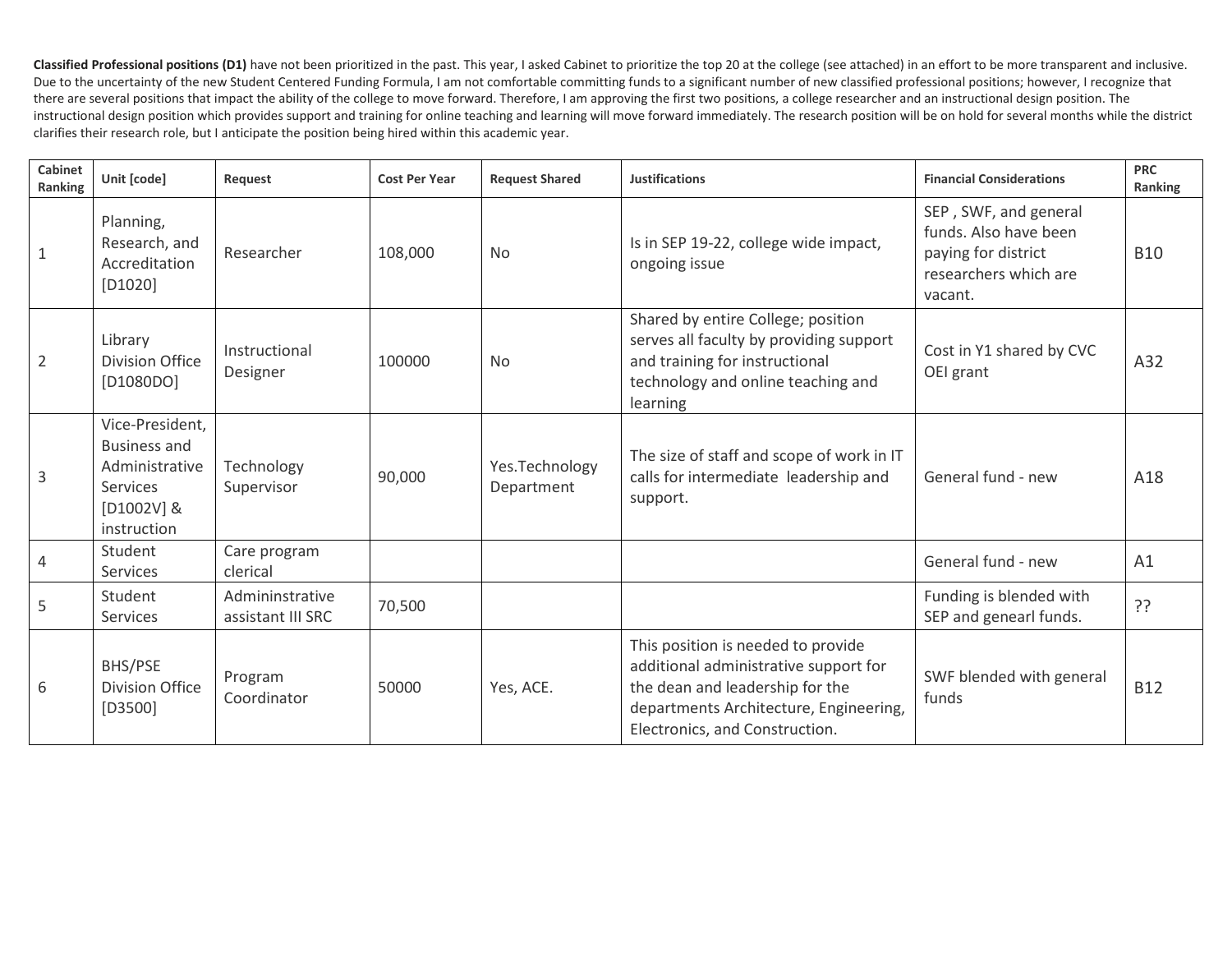| 7  | Marketing and<br>Communicatio<br>ns [D2030]      | 80% Administrative<br>Assistant - Senior                                                                 | 57,335 for<br>80%                                                         | <b>No</b>                                                                                                           | The need for services from the<br>marketing office continue to grow<br>while staff remains constant. Many<br>tasks could be done by admin freeing<br>up time of marketing, design and web<br>professionals. Communication<br>committee also needs admin support | Can be partially funded<br>through the 50% reduction<br>in a mailroom position.                                                                        | A33                        |
|----|--------------------------------------------------|----------------------------------------------------------------------------------------------------------|---------------------------------------------------------------------------|---------------------------------------------------------------------------------------------------------------------|-----------------------------------------------------------------------------------------------------------------------------------------------------------------------------------------------------------------------------------------------------------------|--------------------------------------------------------------------------------------------------------------------------------------------------------|----------------------------|
| 8  |                                                  | Financial Aid II +<br><b>SRC</b>                                                                         |                                                                           |                                                                                                                     |                                                                                                                                                                                                                                                                 | Funding is blended with<br>SEP and genearl funds.                                                                                                      | A34                        |
| 9  | Maintenance<br>and<br>Operations<br>$[D1010]$    | Custodian II                                                                                             | 60K yr appx.<br>Swing shift<br>and a<br>Tuesday -<br>Saturday<br>schedule | No                                                                                                                  |                                                                                                                                                                                                                                                                 | M&O budget was increased<br>this year. Jim #1 - currently<br>use hourlies. Could move<br>money from hourly budget<br>to help support this<br>position. | B13,<br>B14,<br><b>B16</b> |
| 10 | Student<br>Services                              | Program Assistant<br><b>II PUMA</b>                                                                      |                                                                           |                                                                                                                     |                                                                                                                                                                                                                                                                 | Funding is blended with<br>SEP and general funds.                                                                                                      | C10/C1<br>$\overline{2}$   |
| 11 | Student<br>Services                              | <b>DSPS</b> assistant<br>50%-100%                                                                        | 38,900 is<br>50%                                                          |                                                                                                                     | Costs shared. Needed for students.                                                                                                                                                                                                                              | Funding is blended from<br>DSS budget and general<br>funds                                                                                             | B4?                        |
| 12 | Chemistry<br>$[D4110]$                           | Laboratory<br>Coordinator                                                                                | Salary scale<br>#56 (Approx.<br>$$48k + $20k$<br>benefits)                | Position to be<br>shared with<br><b>Biology</b>                                                                     | Increased STEM enrollments means<br>there is a need for additional lab<br>support.                                                                                                                                                                              | General fund - new                                                                                                                                     | A <sub>3</sub>             |
| 13 | English as a<br>Second<br>Language<br>$[D3705L]$ | Instructional<br><b>Assistant: Tutoring</b><br>Lab<br>Online/Evening/We<br>ekend - 12 month<br>position. | $$1,787.5-$<br>2,26 5.5 per<br>month<br>\$21,450-<br>\$27,186             | This request is<br>being shared by<br>the English<br>department, also<br>mentioned in<br>English Program<br>Review. | AB 705 will result in the need for<br>additional tutoring and support for<br>students who will no longer take<br>developmental English/ESL                                                                                                                      | Funding is blended with<br>SEP and general fund                                                                                                        | A15                        |
| 14 | Student<br>Services                              | Program Assistant<br>Outreach                                                                            |                                                                           |                                                                                                                     |                                                                                                                                                                                                                                                                 | Funding is blended with<br>SEP and general fund                                                                                                        | <b>B19</b>                 |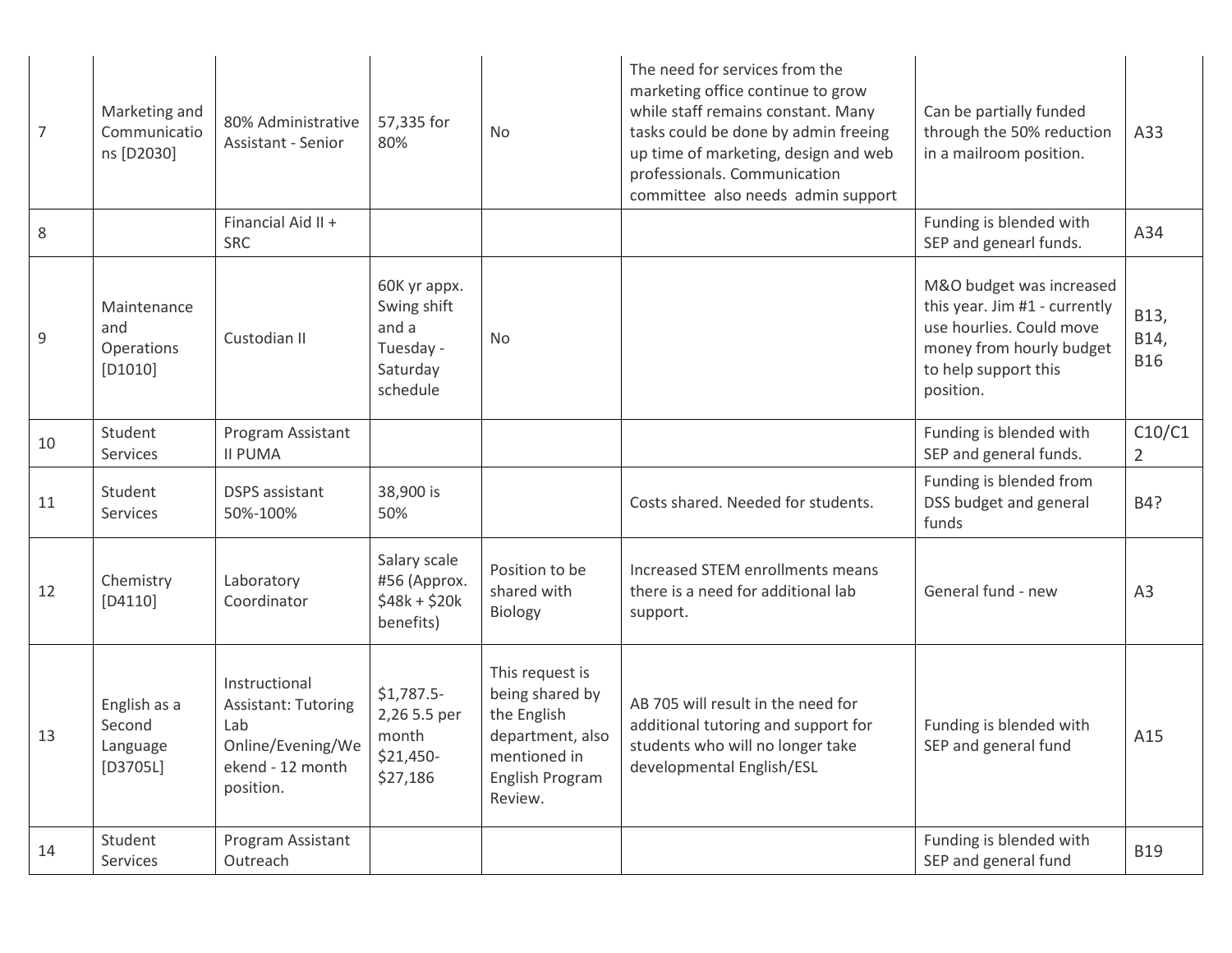| 15 | Drama<br>$[D3031]$                               | Costume Shop<br>Manager                                                                                                 | The costume<br>shop and the<br>costume<br>shop<br>manager<br>position is<br>designated<br>and assigned<br>to the Drama<br>Department.<br>increase of<br>20 hrs per<br>week.<br>\$20,000-<br>30,000 | Maybe | Not a new position, a request for more<br>hours. The number of productions<br>currently put on by the department<br>calls for additional hours for the<br>costume shop manager. | Funding is blended with<br>SWF and general fund | A <sub>5</sub> |
|----|--------------------------------------------------|-------------------------------------------------------------------------------------------------------------------------|----------------------------------------------------------------------------------------------------------------------------------------------------------------------------------------------------|-------|---------------------------------------------------------------------------------------------------------------------------------------------------------------------------------|-------------------------------------------------|----------------|
| 16 | Physics and<br>Physical<br>Science<br>$[D4130P]$ | Increase<br>Laboratory<br>Coordinator<br>position supporting<br>our program from<br>80% 10 months to<br>100% 10 months. |                                                                                                                                                                                                    |       | Not a new position, just a request for<br>additional hours                                                                                                                      | General fund                                    | A <sub>9</sub> |
| 17 | Student<br>Services                              | Care program<br>specialist                                                                                              |                                                                                                                                                                                                    |       |                                                                                                                                                                                 | Grant funded                                    | A2             |